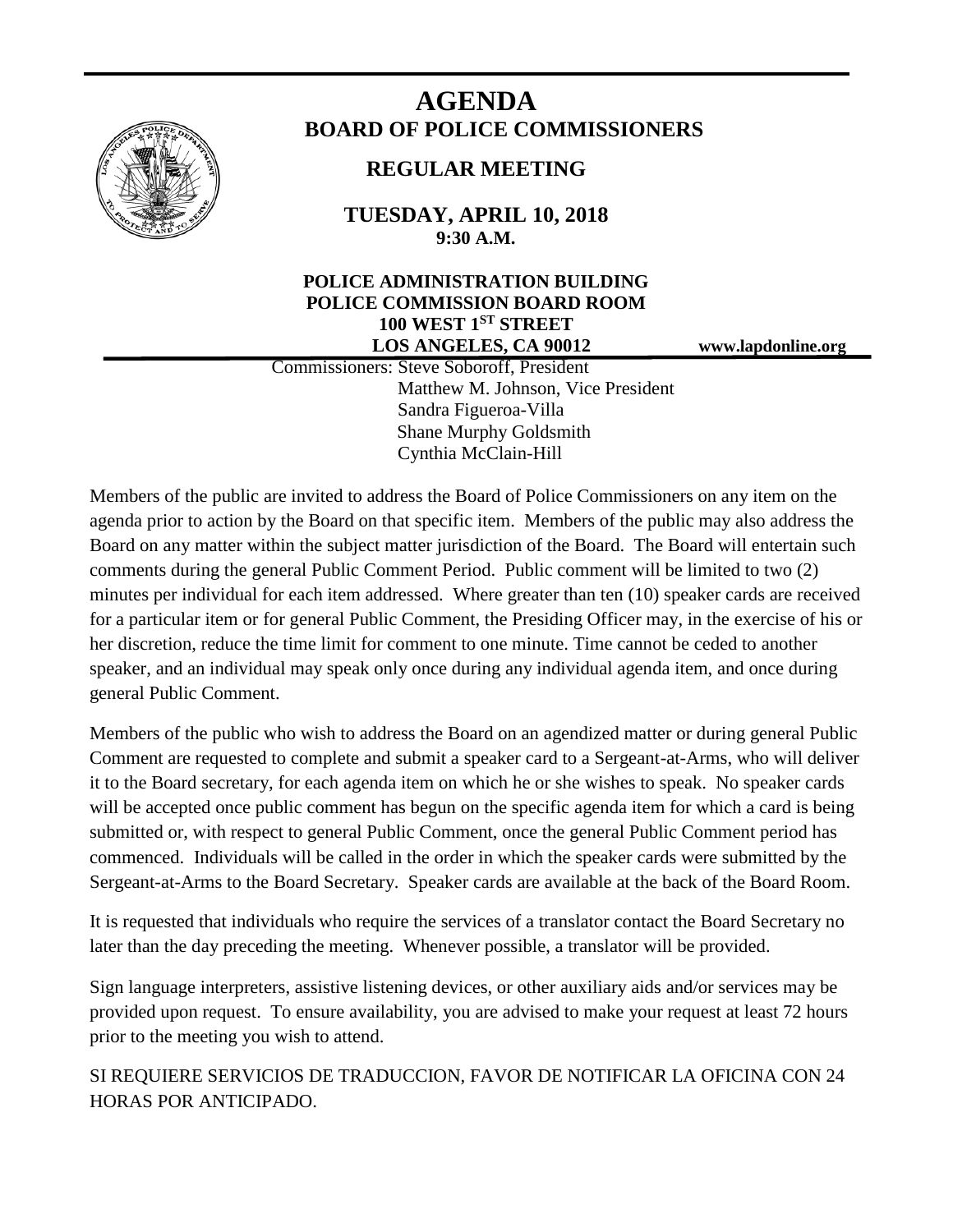# 1. **CONSENT AGENDA ITEMS**

A. DEPARTMENT'S REPORT, dated April 6, 2018, relative to a monetary donation in the amount of \$250.00, from the LAPD Community Youth Welfare and Education Fund, to be utilized for food and recreational activities and events, for the benefit of the West Valley Area Cadet Program, as set forth. **[\[BPC #18-0117\]](http://www.lapdpolicecom.lacity.org/041018/BPC_18-0117.pdf)** 

Recommendation(s) for Board action:

APPROVE the Department's report and ACCEPT the donation.

B. DEPARTMENT'S REPORT, dated April 6, 2018, relative to the donation of 40 plastic stacking chairs, valued at \$1,812.86, from Los Angeles Police Foundation, for the benefit of Mission Area, as set forth. **[\[BPC #18-0118\]](http://www.lapdpolicecom.lacity.org/041018/BPC_18-0118.pdf)** 

Recommendation(s) for Board action:

APPROVE the Department's report and ACCEPT the donation.

C. DEPARTMENT'S REPORT, dated April 6, 2018, relative to the donation of 2 30-foot fast ropes, valued at \$2,155.73, from Los Angeles Police Foundation, for the benefit of Metropolitan Division's Special Weapons and Tactics (SWAT) team, as set forth.

[\[BPC #18-0119\]](http://www.lapdpolicecom.lacity.org/041018/BPC_18-0119.pdf)

Recommendation(s) for Board action:

APPROVE the Department's report and ACCEPT the donation.

D. DEPARTMENT'S REPORT, dated April 6, 2018, relative to a monetary donation in the amount of \$1,000.00, from the Supporters of Law Enforcement in Devonshire, to be utilized for the unveiling of the Devonshire's Area Detective's Wall, for the benefit of the Devonshire Area, as set forth. [\[BPC #18-0120\]](http://www.lapdpolicecom.lacity.org/041018/BPC_18-0120.pdf)

Recommendation(s) for Board action:

APPROVE the Department's report and ACCEPT the donation.

E. DEPARTMENT'S REPORT, dated April 6, 2018, relative to a monetary donation in the amount of \$8,000.00, from the Supporters of Law Enforcement in Devonshire, to be utilized for a volunteer appreciation dinner, for the benefit of Devonshire Area, as set forth. [\[BPC #18-0121\]](http://www.lapdpolicecom.lacity.org/041018/BPC_18-0121.pdf)

Recommendation(s) for Board action:

APPROVE the Department's report and ACCEPT the donation.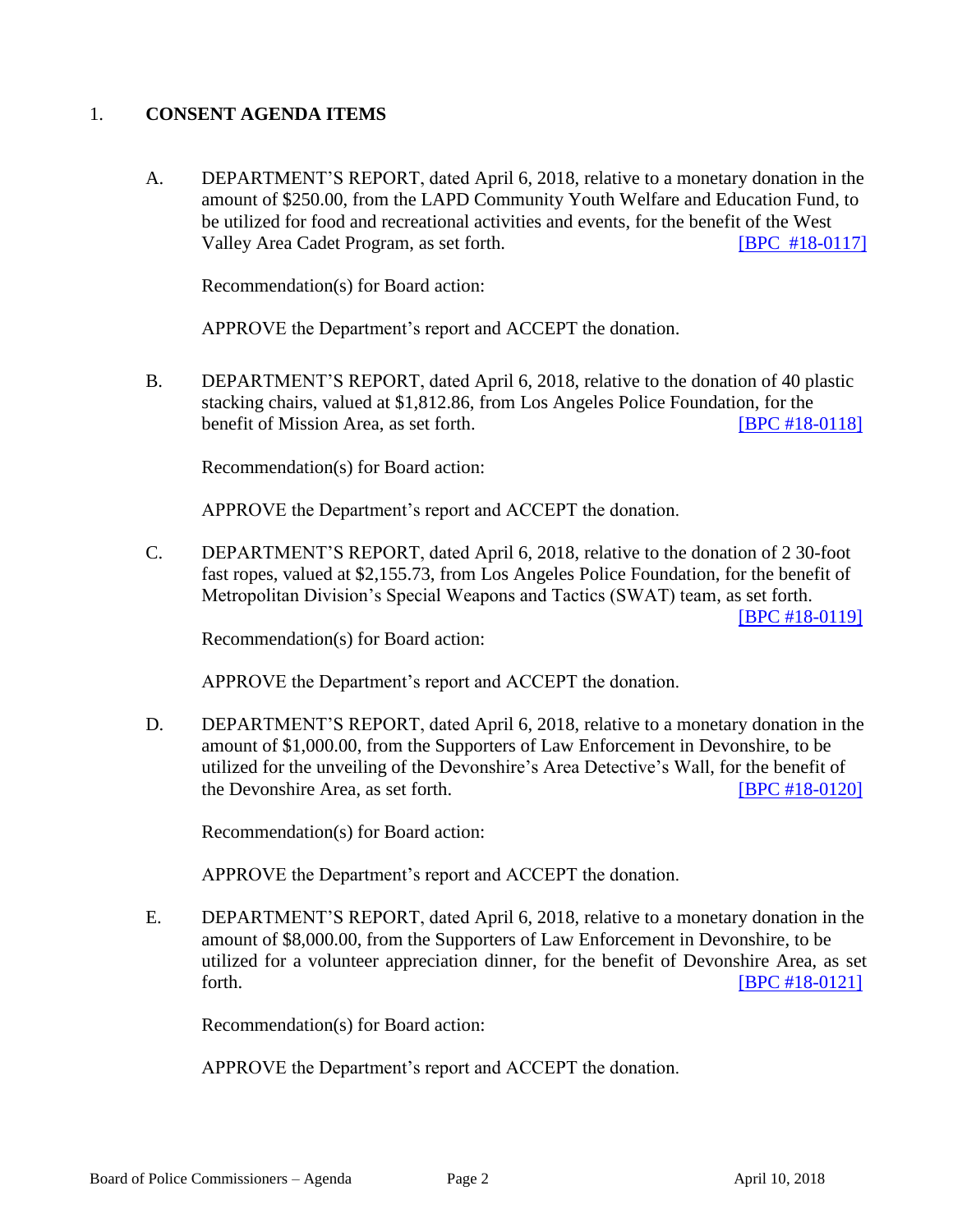F. DEPARTMENT'S REPORT, dated April 6, 2018, relative to the donation of Cognitive Interview Skills Training, valued at \$30,000.00, from the Los Angeles Police Foundation, for the benefit of Force Investigation Division, as set forth. [\[BPC #18-0122\]](http://www.lapdpolicecom.lacity.org/041018/BPC_18-0122.pdf)

Recommendation(s) for Board action:

RECEIVE the Department's report and TRANSMIT to the Mayor and City Council for acceptance.

G. DEPARTMENT'S REPORT, dated April 6, 2018, relative to the donation of a research study, valued at \$10,000.00, from Force Science Institute Ltd., for the benefit of Use of Force Review Division, as set forth. [\[BPC #18-0123\]](http://www.lapdpolicecom.lacity.org/041018/BPC_18-0123.pdf)

Recommendation(s) for Board action:

APPROVE the Department's report and ACCEPT the donation.

#### 2. **REGULAR AGENDA ITEMS**

- A. DEPARTMENT'S VERBAL REPORT AND DISCUSSION relative to the status of the Cops for Kids Program.
- B. DEPARTMENT'S REPORT, dated April 5, 2018, relative to the response to Public Safety Committee Relative to Reported Hate Crimes and Religious, Ethnic or Racially Motivated Violence, Council File No. 17-0256, as set forth. **[\[BPC #18-0109\]](http://www.lapdpolicecom.lacity.org/032018/BPC_18-0109.pdf)**

Recommendation(s) for Board action:

APPROVE the Department's report and TRANSMIT to City Council, Public Safety Committee.

C. DEPARTMENT'S REPORT, dated April 4, 2018, relative to the Public Safety Motion on LAPD BMW i3 Project, as set forth. [\[BPC #18-0124\]](http://www.lapdpolicecom.lacity.org/041018/BPC_18-0124.pdf)

Recommendation(s) for Board action:

APPROVE the Department's report and TRANSMIT to City Council, Public Safety Committee.

D. DEPARTMENT'S REPORT, dated April 4, 2018, relative to The Los Angeles Police Department's Mid-Fiscal Year 2017/18, Risk Management and Harm Reduction Strategy Status Report, as set forth. **ISPC #18-0125** 

Recommendation(s) for Board action:

APPROVE the Department's report.